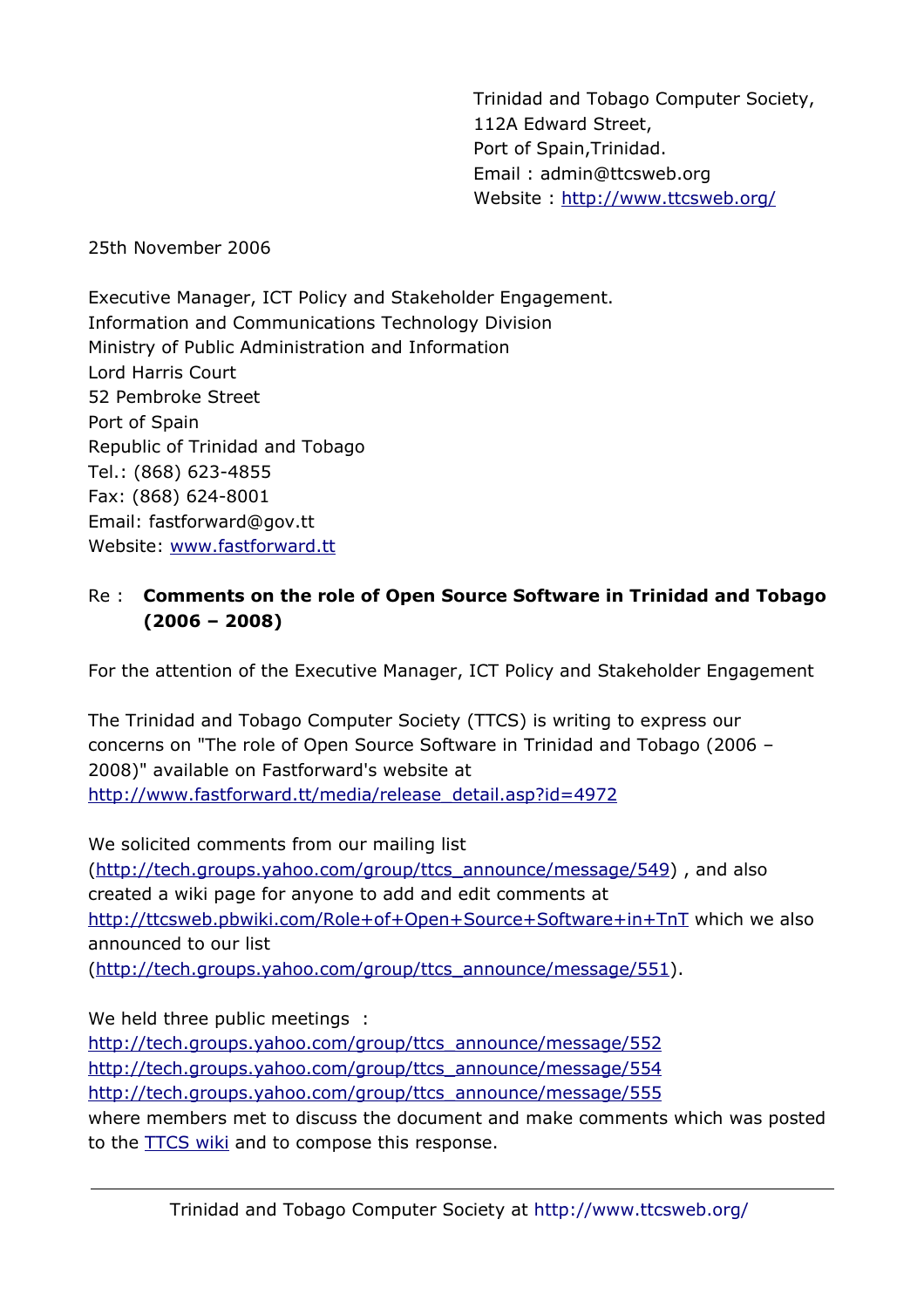| Name                 | Dev Anand Teelucksingh                                                          |
|----------------------|---------------------------------------------------------------------------------|
| Organisation         | Trinidad and Tobago Computer Society                                            |
| Postal Address       | P.O Box 1211, Port of Spain, Trinidad                                           |
| Telephone/Fax        | 684-1796                                                                        |
| <b>Email Address</b> | admin@ttcsweb.org                                                               |
| Website              | http://www.ttcsweb.org/                                                         |
|                      | Title of Consultative Document The role of Open Source Software in Trinidad and |
|                      | Tobago (2006 - 2008)                                                            |

# **Section 6 – Background**

The "Background" section of this document is unfortunately based on a misunderstanding of software licensing. There is reference to the *"widespread use of licenced software packages in the office places"*. This is an incorrect statement. **All software**, including open source software, is licensed. The only exception is public domain software. Software can be licensed in a variety of ways: Proprietary licenses, Open Source licenses and the special case of Public Domain.

### *Proprietary Licenses*

From [http://en.wikipedia.org/wiki/Proprietary\\_software](http://en.wikipedia.org/wiki/Proprietary_software) :

Proprietary software is software that has restrictions on using and copying it, usually enforced by a proprietor. The prevention of use, copying, or modification can be achieved by legal or technical means. Technical means include releasing machinereadable binaries only and withholding the human-readable source code. Legal means can involve software licensing, copyright and patent law.

Proprietary software can be sold for money as commercial software or available at zero-price as freeware ([http://en.wikipedia.org/wiki/Freeware\)](http://en.wikipedia.org/wiki/Freeware). Distributors of proprietary software have more control over what users can do with the software than non-proprietary software.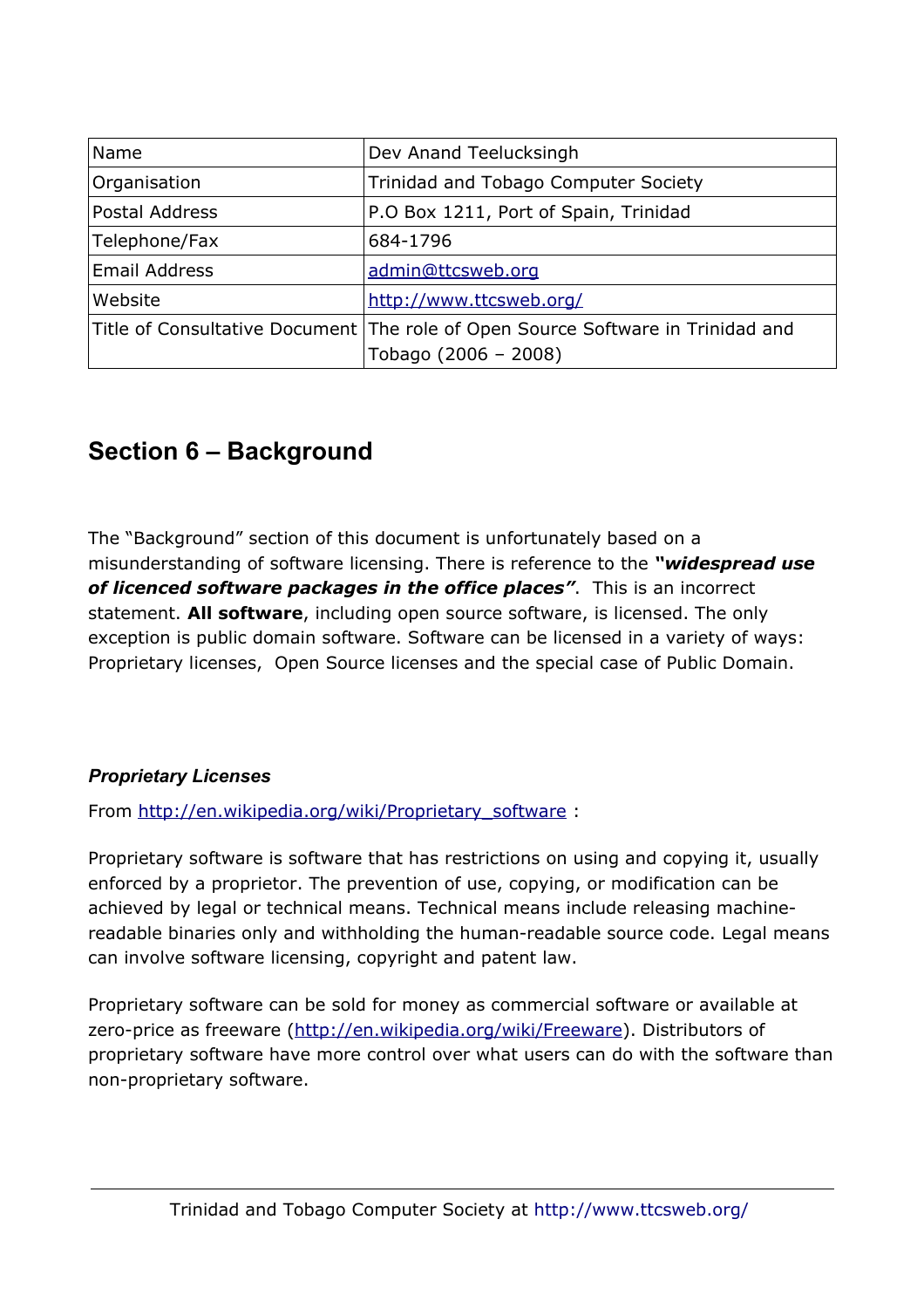#### *Open Source Licenses*

Open Source Software (OSS) is software for which the human-readable source code of the program can be freely downloaded and altered to suit individual/customised needs. There are many types of Open Source Software. The difference lies in the way altered versions of the software can be distributed, so if you customise the software for your own needs, then decide to distribute it, you may be bound by specific terms.

You can do the following with open source software:

- install the software on any number of machines in any environment (home or commercial) without purchasing licence fees for each machine.
- obtain and modify the source code and distribute modified versions of the program together with the modified source code. Open source licenses differ in how such source code can be distributed or licensed for others to also modify the source code.

Some examples of open source licenses :

- GPL GNU General Public License : <http://www.gnu.org/copyleft/gpl.html>
- LGPL Lesser GNU General Public License : <http://www.opensource.org/licenses/lgpl-license.php>
- BSD Berkeley Software Distribution : <http://www.opensource.org/licenses/bsd-license.php>
- MIT Massachusetts Institute of Technology : <http://www.opensource.org/licenses/mit-license.php>
- MPL Mozilla Public License : <http://www.opensource.org/licenses/mozilla1.1.php>

#### *Public Domain software*

From [http://en.wikipedia.org/wiki/Public\\_domain](http://en.wikipedia.org/wiki/Public_domain) :

Software can be considered to be in the public domain if its author does not claim proprietary rights over it, if its author has specifically released it as such or if it is specifically excluded from existing intellectual property laws.

Proprietary rights are founded in national law so it is possible for software to be in the public domain in one jurisdiction but not another.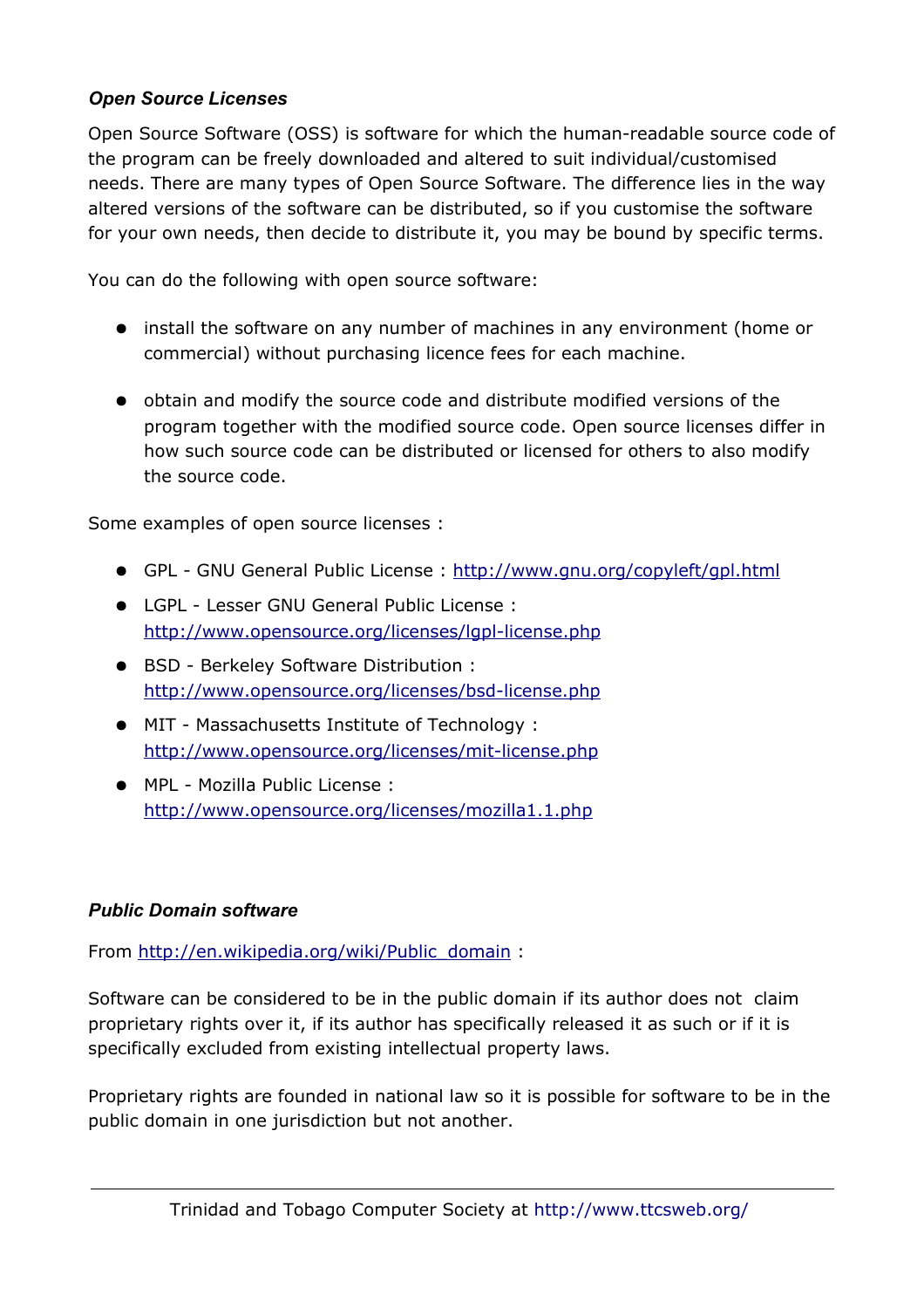# **Section 6 - Background - Paragraph 4**

The definition of "*open standards*" is incorrect. From [http://en.wikipedia.org/wiki/Open\\_standards](http://en.wikipedia.org/wiki/Open_standards) :

Open standards are publicly available and implementable standards. By allowing anyone to obtain and implement the standard, they can increase compatibility between various hardware and software components, since anyone with the necessary technical know-how and resources can build products that work together with those of the other vendors that base their designs on the standard (although patent holders may impose "reasonable and non-discriminatory" royalty fees and other licensing terms on implementers of the standard).

Open standards which can be implemented by anyone, without royalties or other restrictions, are sometimes referred to as *open formats*.

## **Section 6 - Background - Paragraph 5**

*"The argued advantage of licenced or closed source products is inimically tied to . . . the ability to seamlessly integrate with the commercial packages which public servants and consultants may already be using"*

Yes, there are problems with integration. But this is true of all software. Open source approaches these issues by promoting **open document formats** (**ODF**) to improve integration. See a discussion of this issue at Wikipedia at <http://en.wikipedia.org/wiki/OpenDocument> and an analysis of the software which supports ODF at [http://en.wikipedia.org/wiki/OpenDocument\\_software.](http://en.wikipedia.org/wiki/OpenDocument_software)

Integration problems still exist because of the refusal of large proprietary software vendors to co-operate with existing standards or to release the information necessary for Free and Open-Source Software (FOSS) producers to co-operate with their standards. Proprietary software vendors have created this situation in order to "protect their turf". Reference: the judgement by the European Commission against Microsoft concerning this sort of behaviour: (<http://tinyurl.com/4ds4f>).

FOSS producers have responded by reverse-engineering the closed formats and protocols. For example: [OpenOffice.org](http://www.openoffice.org/) (a open source office productivity suite for creating/editing documents, spreadsheets and presentations) both reads and writes Microsoft Office formats. The Samba networking suite provides connectivity between Windows networks and non-Windows networks. Some commercial vendors provide at least partial support for FOSS software by providing binary-only drivers, e.g. ATI and Nvidia provide video drivers for Linux systems.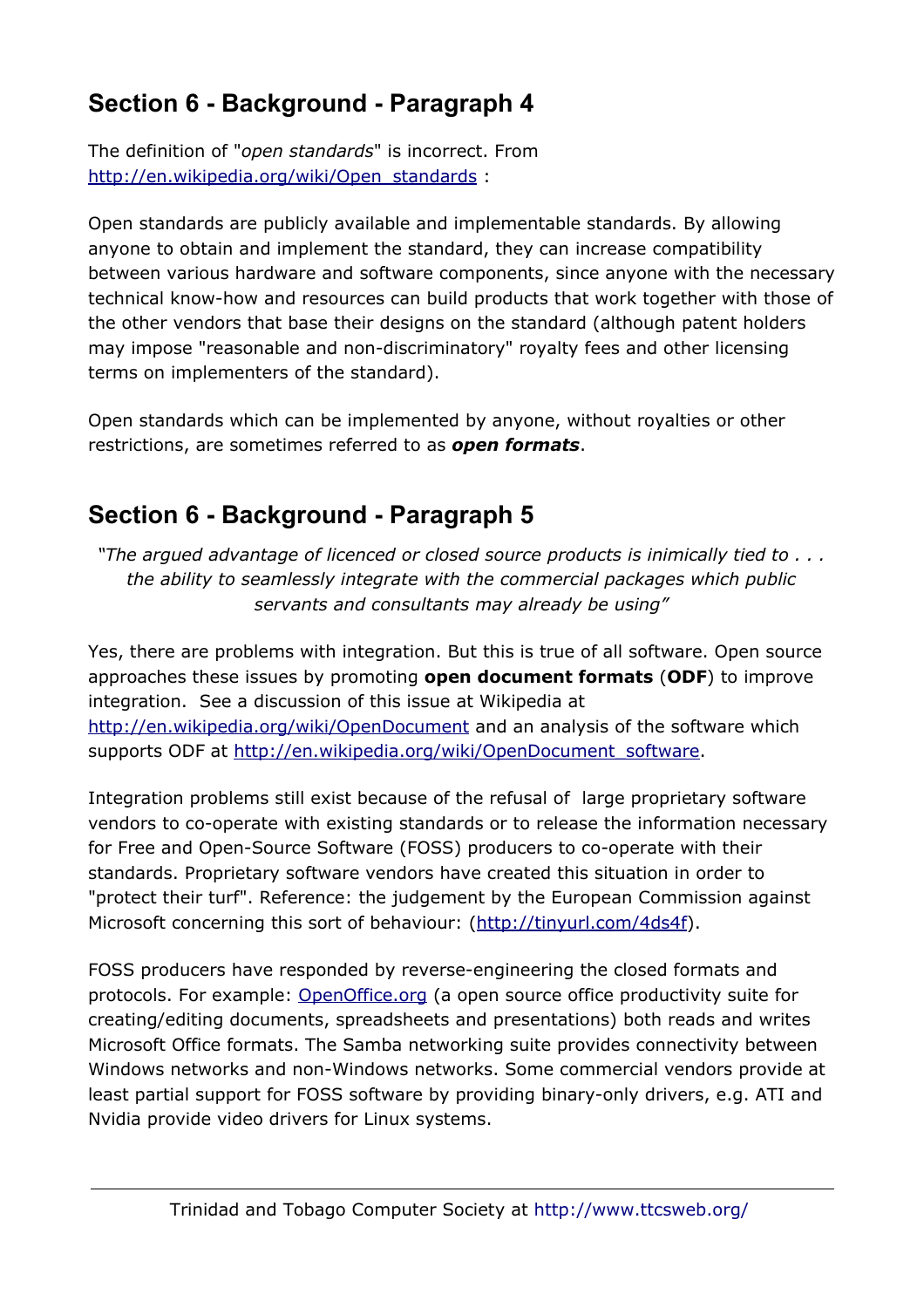## **Section 7 - Open Source Software - Threat or Promise?**

*"Trinidad and Tobago plans to become a knowledge-based society by 2008"* 

Is FastForward planning to roll out OSS right across the public sector in 2008? If yes it needs to rethink this activity immediately!

A proper implementation of Open Source Software requires more than one year to plan and execute. A rushed implementation will only serve to alienate end users and generate unwarranted criticisms against OSS in the public sector.

### **Section 7.1 - The common threats of Open Source Software (OSS)**

Re: Security threats

The real security threat is the lack of properly trained personnel to configure, maintain and use computer systems, regardless of whether it is open or closed source. Access to source code does not make a computer system any more secure for the person/company using it. Poorly configured software, (proprietary and/or open source software) is always vulnerable to security threats.

There is always a need for adequate numbers of properly trained personnel to administer such systems.

### **Section 7.1.2 - The economic threat**

*"open software is not truly free and will actually cost the government/ corporate body more in training and support".* 

In Trinidad and Tobago the majority of training available to citizens, focuses on proprietary software. This is merely a response to the demand which exists for it. To suggest that open source in particular has problems with training, is a red herring.

Local training centres responded to the need for training with/for/on proprietary software and once Free/Open Source Software (FOSS) becomes more popular/is implemented in the public and private sector, these institutions will respond to the demand by introducing FOSS courses into their curriculum.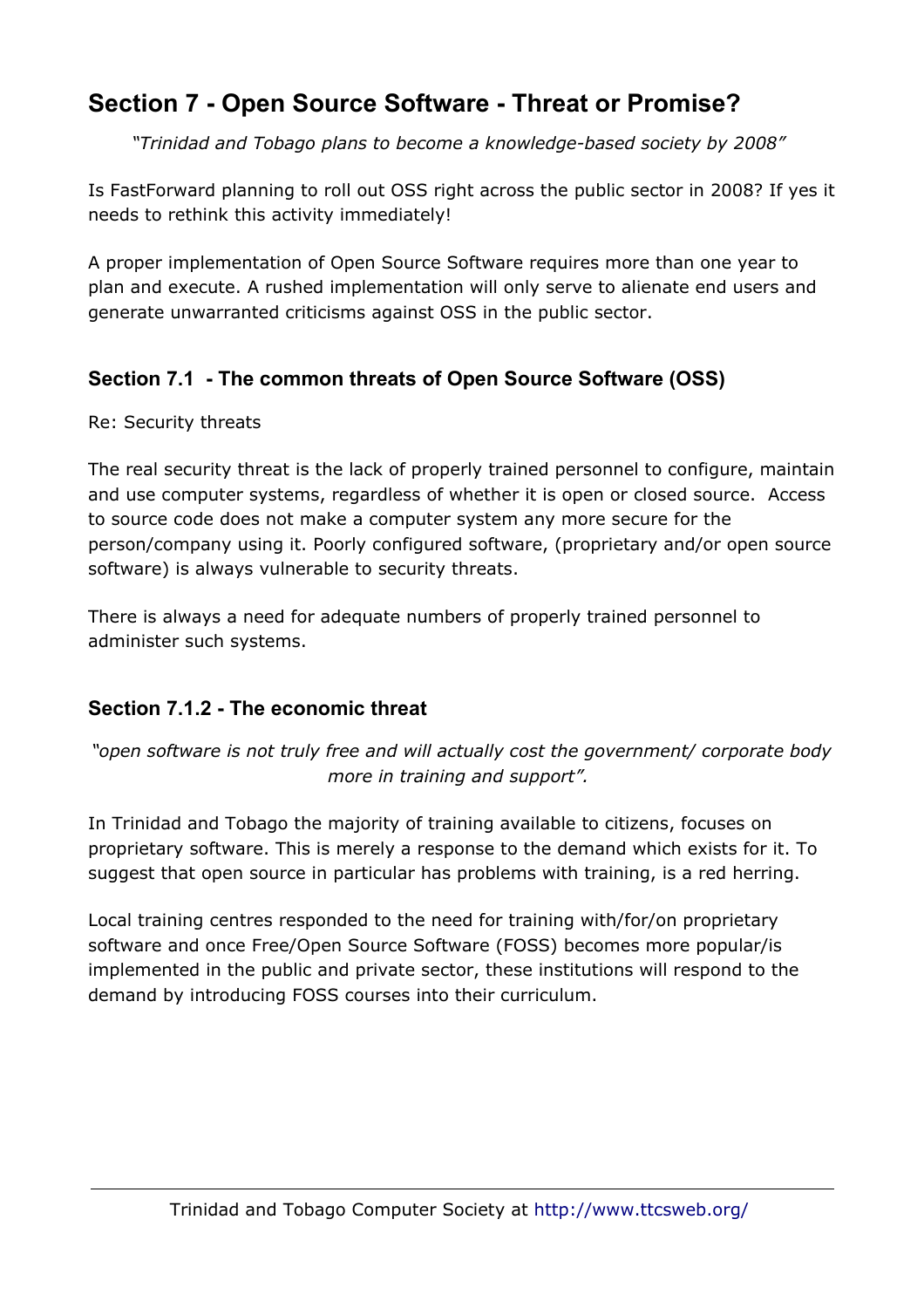### **Section 7.1.3 - The development opportunity**

The open source development model has been discussed in depth in Eric Raymond's essay "The Cathedral and the Bazaar" at

### <http://catb.org/esr/writings/cathedral-bazaar/cathedral-bazaar/>.

The main idea is that program modifications are accepted into the main core of source code based solely on their intrinsic merits, not on any other considerations. For example: Is the modification valid? Does it introduce bugs? Does it eliminate bugs? Does it add a useful feature? Contributions that are of little or low value are discarded. Open source projects which do not attract a community, end up as 'orphan code'. Only projects which are seen as of great value, attract sufficient numbers to ensure their survival.

This approach may seem disconcerting at first glance, but it is the willingness to abandon a project and start in a new direction (known as 'forking the code'), that leads to the high value of open source versus closed applications. Open source project leaders care passionately about the value of their code. They reject modifications which they see as reducing the quality of the finished product. Some projects like FreeBSD and Apache, are relentless in their hunts for bugs. Consequently, the stability of these systems approaches the highest standards for software on the planet.

One often overlooked advantage of open source software is the ability to add features as needed without waiting for the software vendor. This can be done even before the developmental capacity is built, but once this capacity is built, customising of software will be a value added, knowledge based activity that can occur in Trinidad and Tobago.

### **Section 7.3. - Reliability**

This section refers to the paper "Fuzz Revisited" which is the report generated from a study conducted eleven years ago on the reliability of FOSS applications. The author(s) of "The role of Open Source Software in Trinidad and Tobago (2006 – 2008) A Consultation paper" should seek a more recent study to support their statements.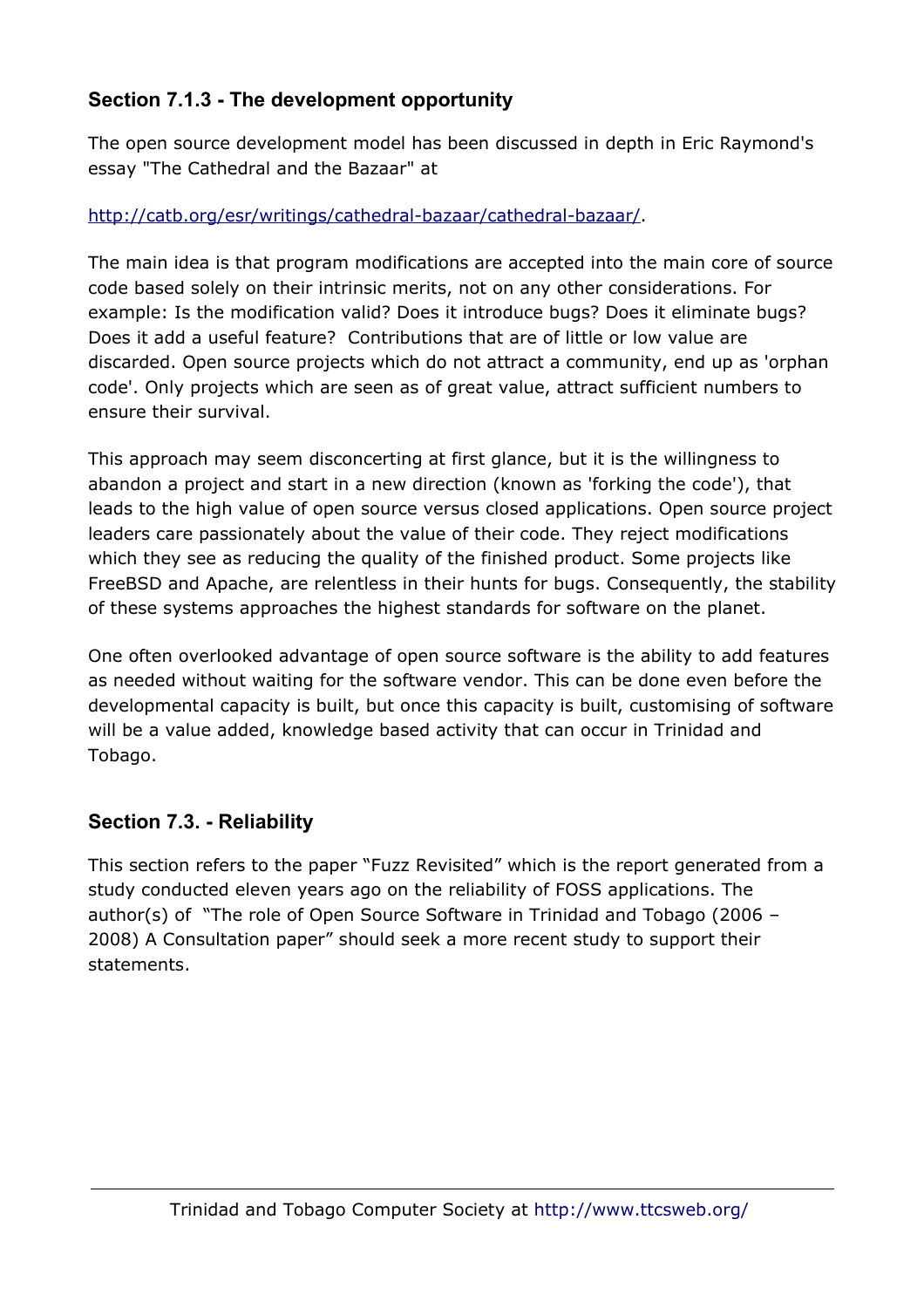# **Section 8 - Key points of consultation**

### *Key point 1 - From your understanding, do you agree with the above analysis?*

In theory, the use of FOSS by the Government of Trinidad and Tobago is desirable but more research on the impact of FOSS on the public sector of Trinidad and Tobago as well as more detailed planning is required for its implementation to be successful.

## *Key point 2 - Do you think fastforward, the NICT Plan should encourage the use of open source software, and accept the associated 'risks' when very sensitive information is at stake?*

The phrasing of this question suggests that there are "risks" that are unique to FOSS. There is risk associated with the use of any software be it proprietary, open source or public domain.

"Very sensitive information" can easily be compromised by poorly configured/administered systems and/or inadequately trained personnel regardless of the type of software used (be it proprietary, open source or public domain).

The software "risks" are similar (between proprietary, open source or public domain software) so the NICT plan should not be afraid of using open source software in this area.

### *Key point 4 - What do you think should be the primary goals guiding decisions for or against the use of open source software in Trinidad and Tobago?*

Goals for guiding the decisions for the use of open source software in Trinidad and Tobago:

- Encouraging the growth of a "home-grown" software industry.
- Encouraging the expansion of the local ICT industry.
- Creation of employment (programmers, administrators, technicians, trainers, etc.) in the local ICT industry.
- Avoiding vendor "lock-in".
- Avoiding critical/sensitive data being trapped in proprietary formats.
- Reduction of the costs associated with licensing fees.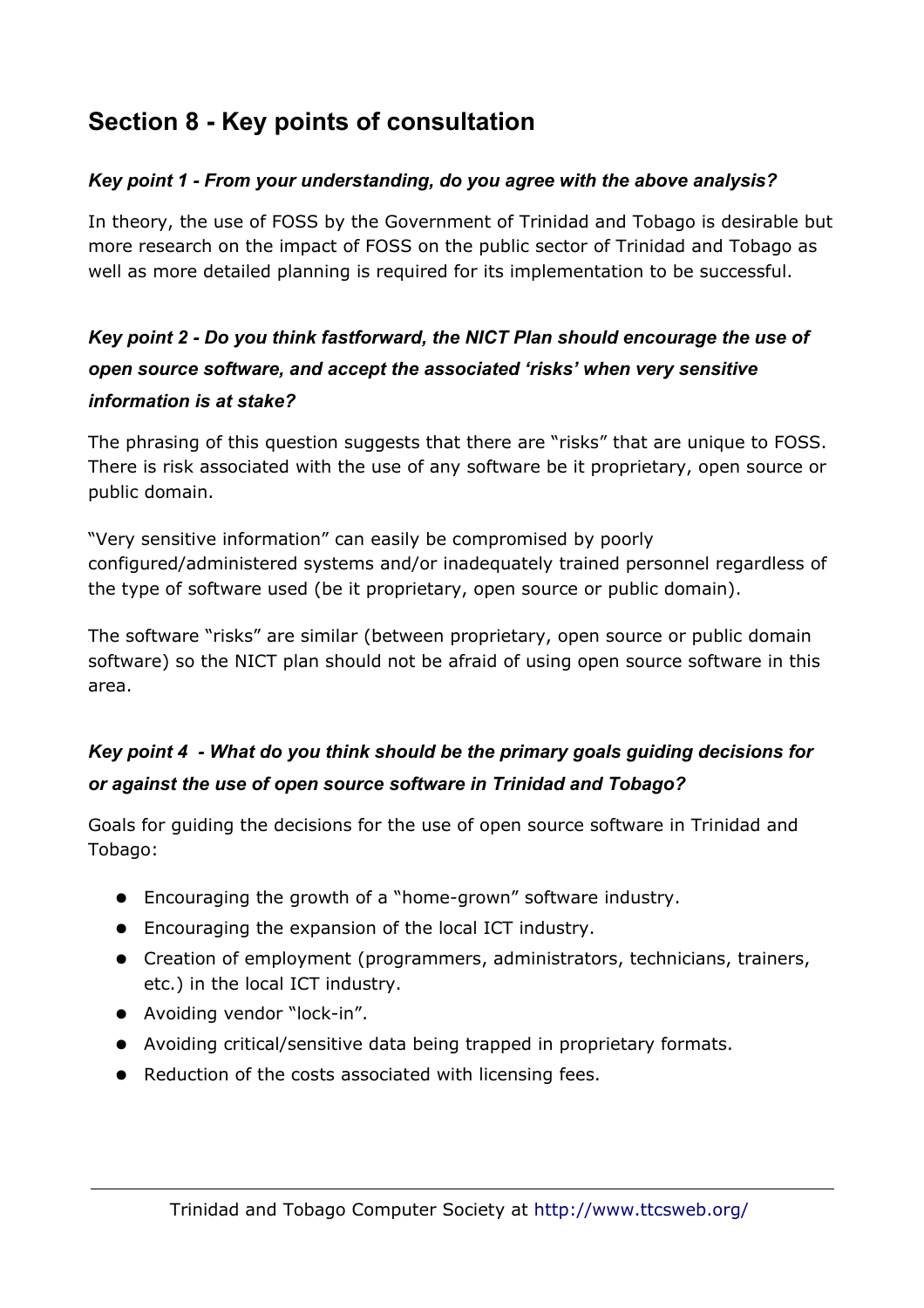## *Key point 5 - Given the above data, and your understanding of the current state of the ICT sector in Trinidad and Tobago, is there a potential to develop numerous niches and cost saving strategies through the implementation of OSS?*

Yes there is a potential to develop numerous niches and cost saving strategies however, FOSS is not a "cure-all" so appropriate research and planning is needed in order to realise its full potential.

## *Key point 8 - Considering the points above, and your contributions to key points 5 and 6 above, what role if any do you think the Government of Trinidad and Tobago should play with regard to the open source industry, as opposed to the proprietary software industry, in the country?*

Government's initial focus should be on ensuring proper public policy is in place. These policies should include that public documents adhere to open formats and not be tied to proprietary formats, and are secured against theft, loss or unauthorised access.

This short term policy will help ensure the smooth introduction of Open Source software. The long term policy would be one which eventually replaces the proprietary software currently being used with FOSS.

## *Key point 9 - Should Government look primarily at formal (direct) or informal (nondirect) approaches to the question of software models (proprietary or open) within the ICT sector?*

Government has to utilise a mix of direct and non-direct approaches to the question of software models within the ICT sector.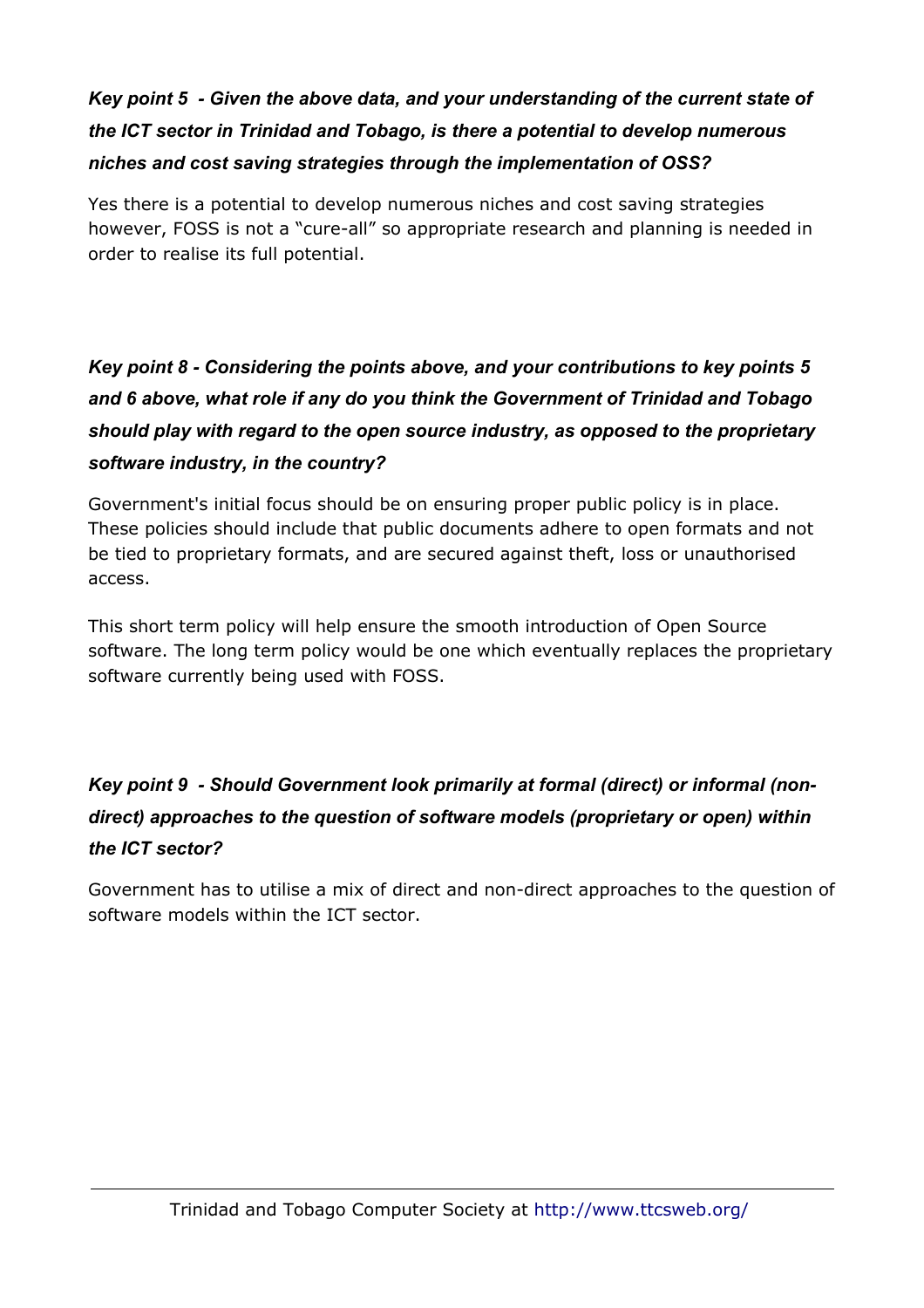# **Conclusion**

With the stated initiative of capacity development and wider developmental opportunities, the use of Free and Open Source Software (FOSS) by the Government of Trinidad and Tobago (GOTT) would be the best choice. By adopting OSS, the GOTT can legally pursue this objective without fear or foul of licensing costs.

FOSS meets the needs of government and business users and home users. It promotes open formats. Open formats ensure data longevity (the ability to access data several years into the future) and avoid vendor lock-in. Many FOSS are multiplatform meaning such software can run on proprietary operating systems such as Microsoft Windows® and MacOS® X as well as open source operating systems such as Linux and FreeBSD. Such multi-platform open source applications can thus be deployed in existing IT infrastructures without requiring significant hardware and software changes.

Many modern business applications typically require installation on individual computers connected on a Local Area Network (LAN). However significant software development is taking place today which allows users with a standards-based web browser to access a website which offer many if not all of the features of stand-alone applications. This trend is collectively known as "Web 2.0" Many such Web 2.0 websites are programmed with FOSS and run on web servers running FOSS. This could mean significant cost savings when compared to proprietary applications installed on each machine on a LAN. It is also possible for a business idea to be developed by locals for a "Web 2.0" site which could be used by anyone in the world with Internet access.

FOSS offers significant cost savings when compared to proprietary software. This should be considered especially if computers are to be deployed to communities and schools throughout Trinidad and Tobago.

The discussion of the use of open source and open standards raises some very important issues which have either not been raised in this paper or have been mentioned only in passing. We believe that these areas deserve greater focus:

- Industry development
- Training
- Integration with other software (for example: the use of open source applications on proprietary operating systems like Microsoft Windows®).
- Patents and copyrights
- National Security

As the Government seeks to formulate an appropriate FOSS policy for Trinidad and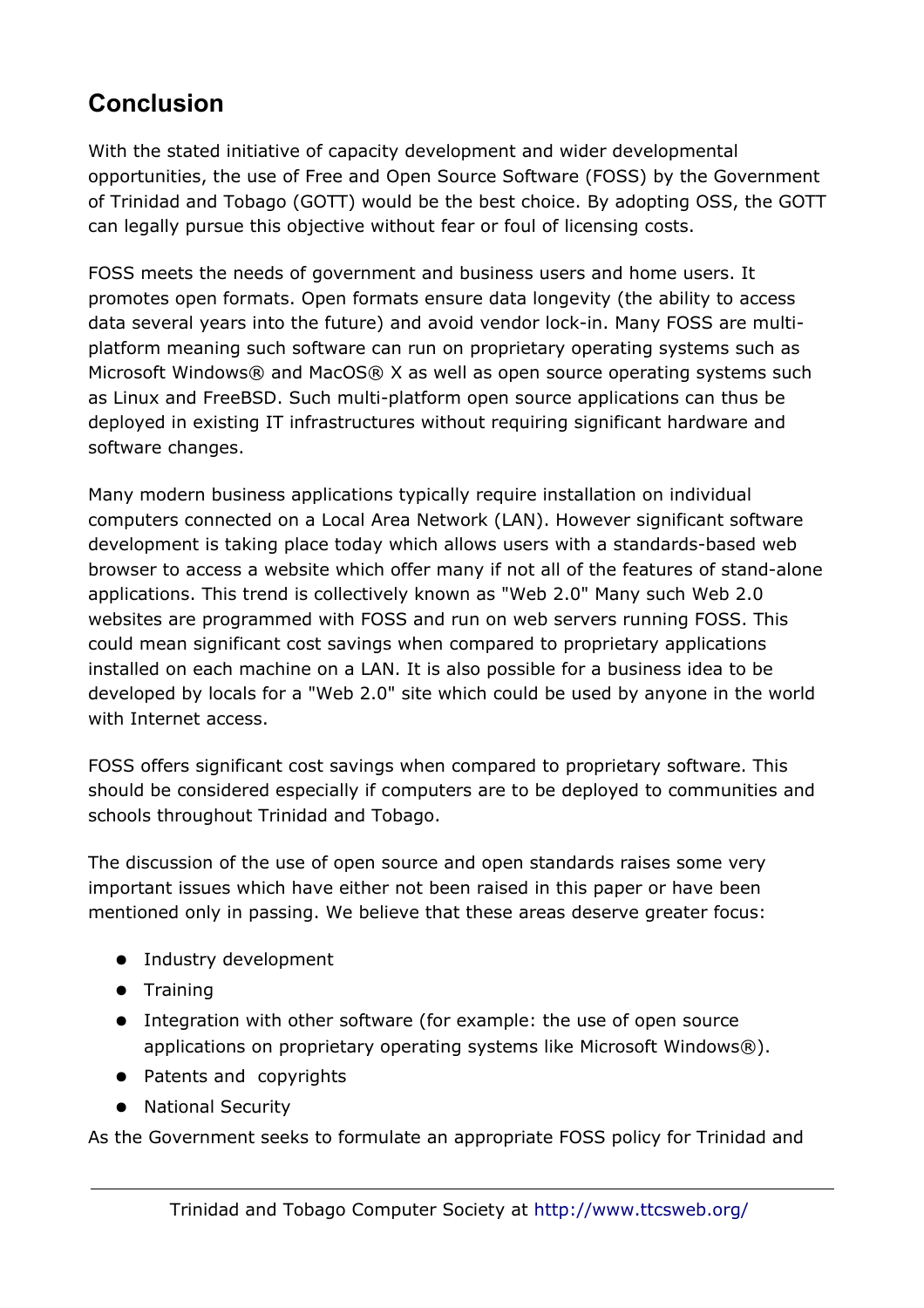Tobago, policy-makers should consider the following :

- FOSS is not a "cure-all".
- FOSS cannot make in-efficient systems efficient.
- Implementation requires long-term commitment, success will not be achieved overnight.
- Temporary setbacks should not be used as an excuse to return to the use of proprietary software.
- Proper research is necessary to avoid unrealistic expectations.
- End users require proper training in order for them to operate efficiently when using Open Source applications.
- Government must implement educational policies which will help citizens to obtain the required FOSS-related skills.

There are numerous examples to illustrate both the successful implementation of FOSS at the public sector level and the failure of FOSS at that level. Policy-makers should examine both sets of examples and seek to learn from the successes and avoid repeating the mistakes/errors/poor quality decisions that caused the failures.

Implementing FOSS at at the public sector level is unique to every country. One size does not fit all. Policy-makers cannot simply copy an existing plan from another country and hope that it will work with out problems in Trinidad and Tobago. A properly customised plan is needed in order to avoid failure.

A proper Open Source policy can be formulated and eventually implemented as long as expectations are kept within check and relevant options are considered before making a decision.

Examples of such options include:

- Cost of implementation.
- Time taken to deploy.
- Security.
- Ease of learning.
- Cost of training.
- Cost of hardware.
- Cost of proprietary software used for similar purposes.